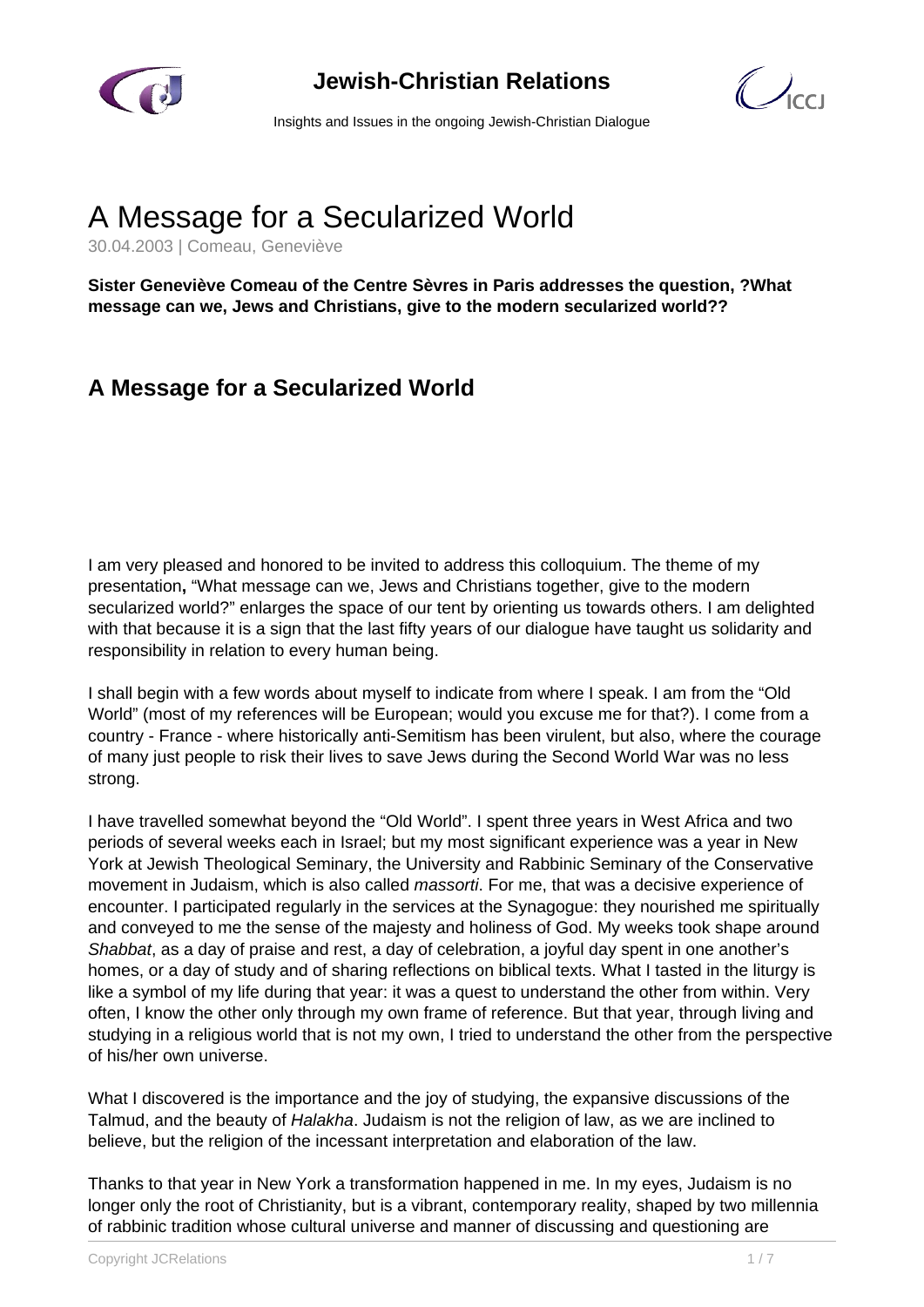relatively inaccessible to Christians. Since their separation in the first century, Judaism and Christianity have both followed their own paths. But with modernity, those paths have crossed: critical exegesis for example, has been - and continues to be - a challenge and a responsibility for Jews as well as for Christians. Over the past fifty years, our meetings have multiplied and we are discovering, to our surprise, how close we are and yet how far apart.

#### **Judaism and Christianity Contributed to the Birth of the Modern World**

What then can we say together to a modern secularized world? I maintain, as a point of departure, that we are - we are part of - the modern world. We are not apart from it, delivering to it a message coming from beyond it. Judaism and Christianity are involved in the movement of modernity; I would go even further to say that they have contributed to the movement of modernity. I would like to recall the intuition of Emile Durkheim and of Max Weber (at the beginning of the twentieth century), developed by Marcel Gauchet and Jürgen Habermas, each in his own way: modernity is a process of rationalization and of differentiation. In the beginning, it provides an entire, global, allencompassing, holistic, mythico-religious visi on in which all phenomena are interrelated within a religious perspective. Then scientific thought develops. Art becomes autonomous and is no longer integrated into the religious domain. Law and morality likewise become autonomous, detached from religion, and a secular ethic emerges. In this way, the components of culture are differentiated and become autonomous: this is the birth of modernity, that is, the birth of a vision of the decentered, differentiated world. Corresponding to that is the development of democratic pluralism.

Judaism, like Christianity, is very much in agreement with a vision of the world as de-centered and differentiated because they are religions of interpretation and not of literalism. Interpretation is the openness to several possibilities, the rejection of the one and only truth, given once and for all. Of course, by saying that, I am indicating the understanding of Christianity and of Judaism that is my frame of reference. Not everyone shares this view. There is room for discussion here.

I hold that Judaism and Christianity acknowledge an internal plurality of interpretations - which, undoubtedly, is not yet the case for Islam - and Judaism and Christianity recognize that they have connections with modernity. That leads them to reject rigidity even though some groups, Jewish as well as Christian, are content to maintain "It has always been done like that." This leads them to accept an historical and sociological reading of their respective traditions, well aware that it does not say everything about the religion. To accept an historical and sociological perspective is to recognize that the Jewish tradition, like the Christian tradition, has a history, has known change, an evolution, due in part to social and cultural factors of the time. One of the signs of Judaism's and Christianity's legitimate association with modernity is their acceptance of a critical exegesis of their founding texts. Of course, this acceptance has not been a given on either side and still meets resistance. But today there is a rather wide consensus that if God has spoken in the Bible "in a human way" (Vatican II), and if "the Torah speaks the language of human beings" (Talmud), it is valid to study the text with all of the critical tools at our disposal.

#### **Modernity and Post-Modernity**

Let's proceed to my second reflection on the topic that I am to discuss: is it adequate to say that the world in which we live is a modern secularized world? The reality is, I think, more complex than that. My hypothesis is that we are in both modernity and post-modernity. Speaking of postmodernity does not imply that modernity has disappeared, but that, nevertheless, substantial changes have happened. One must define the terms. I have already spoken about modernity. As for post-modernity,I employ the expression simply because it is convenient for describing certain phenomena. Why speak of "post"? Because modernity was a disappointment in several ways: the self-destruction of reason, extending even into the totalitarianisms of the twentieth century. Belief in progress has led likewise to impasses and disappointments; the ecological crisis is only one aspect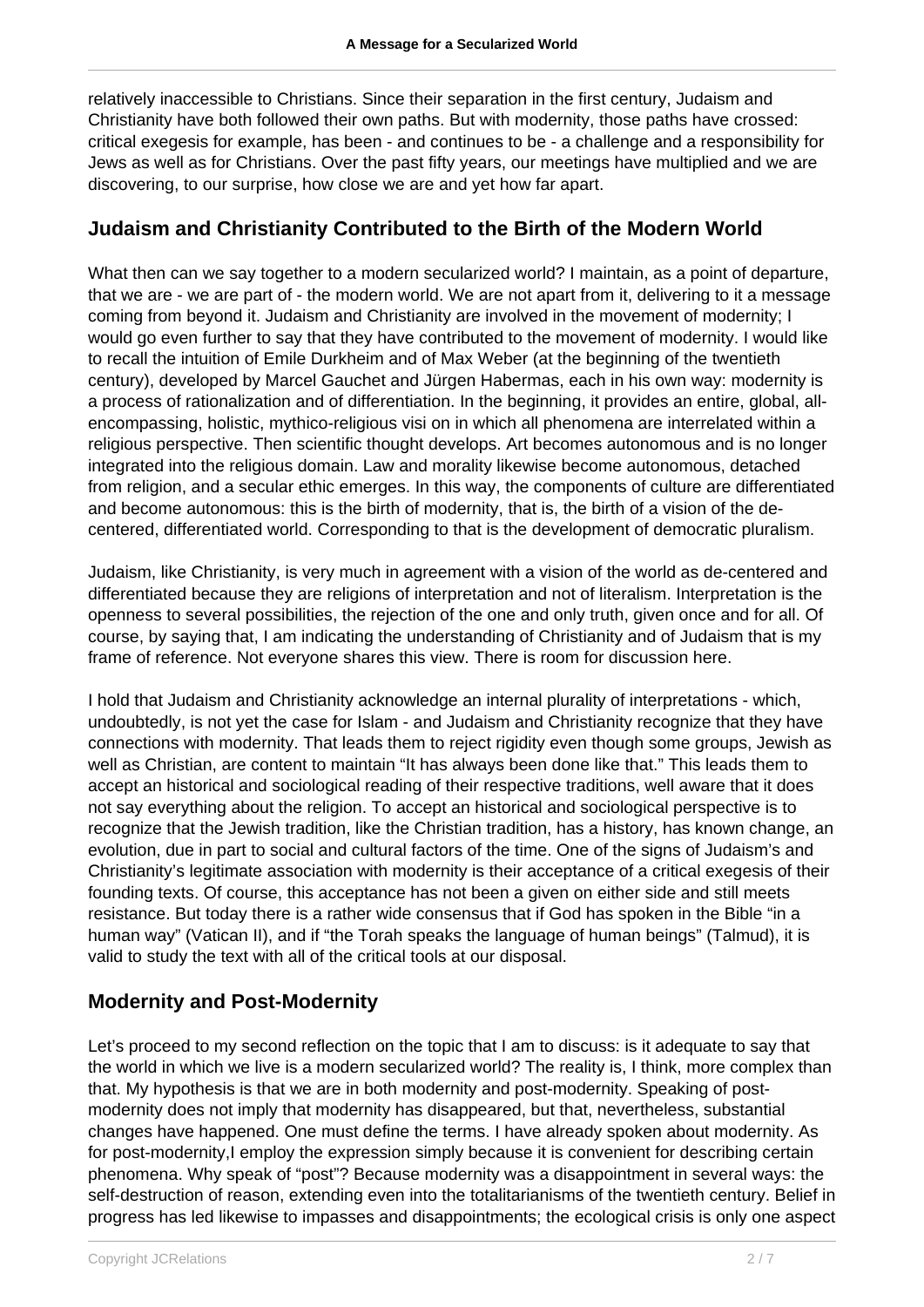of it. Individualism, the product of modern anthropomorphism, is suspected of draining democracy of its content. Differentiation in the area of values was apt to lead to hardened positions and disastrous dichotomies; from where does the contemporary attraction come towards an holistic spirituality that may be a source of unification? We could continue this list of disappointments with modernity.

We might understand post-modernity as a reaction to these bitter fruits of modernity. Here the word "reaction" does not mean going back to a pre-modern, pre-critical period (that would be impossible); it does mean positioning differently. We speak a great deal of, for example, "the return of the religious dimension", the religious dimension that was eroded by modernity and that now is returning to center stage. According to sociologists, a "supermarket of religious goods" exists, where everyone can glean what interests him/her and can piece together a belief system. A firm commitment to belonging to an institution is rare. Many "spiritualities" are developing, encompassing a little of everything (psychology, concern about being at home in one's own skin, chamanism, etc.). Post-modernity is also the era of religions without God. A practical, weak, and not necessarily assertive form of atheism is wide spread: one has no need of God to live and even to live well. Rather than a "return of the religious dimension", this is a matter of reconstituting the religious, so that spiritualities without God succeed the major monotheistic traditions and define themselves in terms of a sort of neo-paganism: fusion with nature and the cosmos, and/or rediscovery of hidden energies, but also hyper-sacralization of the self - a search for self under the cover of a quest for the religious.

#### **Monotheism: A Certain Way of Seeing the Human Being**

And now, for my third and most important reflection, in which I finally come to the heart of the matter! In this context, Jews and Christians have to engage all of the rich resources of monotheistic faith which generally are unknown to our contemporaries. The God of Abraham, Isaac and Jacob and of Jesus of Nazareth calls us out of our comfortable egoism and turns us towards others, towards all others. Today, this is an urgent reminder of the importance of otherness and of responsibility.

Monotheistic faith tells us that there is only one God, Creator of heaven and earth, and that every human being is created in God's image. This is the foundation of the equality of all human beings and of our common responsibility. Today, as racist theories circulate and neo-liberalism accustoms us to social inequalities, we are more acutely aware of this indissoluble bond between monotheism and the equality of human beings. In upholding monotheistic faith, Jews and Christians offer a certain conception of the human being, as the philosopher Emmanuel Levinas has said:

Monotheism is not arithmetic of the divine, it is the gift, perhaps a supernatural gift, to see one human being as equal to another in spite of the diversity of historic traditions which perdures in each one.

#### **The Difference Between Good and Evil**

Monotheistic faith leads us not to silence the difference between good and evil, the book of Genesis, Chapters 1 and 2. Good and evil exist; by that I mean that everything is not neutral, indifferent; and it is not ours to decide what is good and what is evil. On the contrary, it is for us to put confidence in the Lord and to follow God's ways. This is not blind confidence; in every human being, conscience is the compass that helps us to discern what is truly humanizing and what is dehumanizing. The human being is an ethical being. But today, this message is not very welcome: in Europe, for example, the Jewish-Christian tradition is perceived as moralizing and eliciting guilt;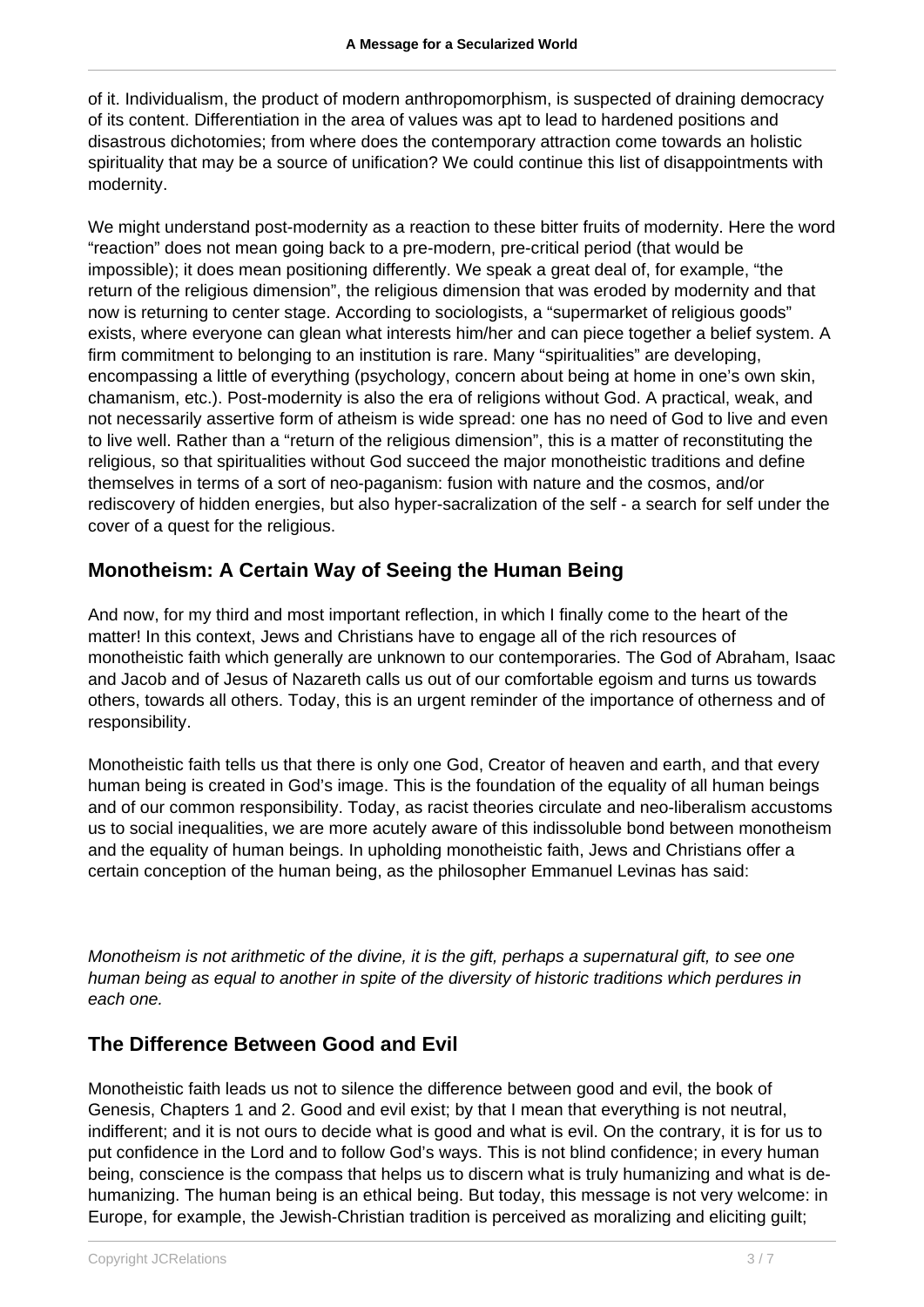many people do not want to hear about good and evil. Some turn to Buddhism, which they find more tolerant and less dualistic.

We, Jews and Christians, have to discover how we can speak of the world as it is, in a way that can be heard; for both of our traditions, the goodness of the world is the object of a promise. That is not immediately obvious, nor does it come from focusing on appearances; but it does invite us to enter, with the appropriate patience, into a story in which our freedom will be fully engaged, confronting evil, suffering, even sin, as inauthentic existence and distortion. On the relation between freedom and sin, Jews and Christians differ - not to mention the variety of positions within the Christian tradition that we must not overlook. Nevertheless, what we together are able to bring to our world is the joyful conviction that the Law received from God is a liberating voice, that theonomy and autonomy belong together, and that though we cannot do just anything (for example, in bioethics, genetics, cloning, etc.), this is so in the very name of respect for the human being.

Let us not silence the difference between good and evil - I cannot resist speaking here about confusion in language, especially the confusion sustained since September 11 as each of the two camps struggles against what it seems evil. Confusion reigns around the words "witness", "sacrifice", "martyr" - important words in the Christian tradition as in the Jewish tradition (cf. the martyrdom of Rabbi Akiva). Seeking a way out of the confusion does matter; we cannot support a race towards martyrdom. Martyrdom is not something that one seeks. When it is imposed, of course, one cannot avoid it, but it is life that we seek, not death. Let us be clear that few Muslims, in fact, defend the interpretation of martyrdom exemplified in the attacks of September 11.

Those attacks prompt us as well to identify the forms of spiritual resistance that our traditions offer us, resistance to the spirit of revenge, vengeance, and instincts of domination or suppression of the enemy. I refer to Chapter 12 of the letter to the Romans where Paul invites us to bless those who persecute us, not to render evil for evil; he goes on to cite the Hebrew Bible in Proverbs 25:21-22: "If your enemy is hungry, give him something to eat, if he is thirsty, give him something to drink, you will be heaping red-hot coals on his head, and the Lord will repay you." Islam too - which is not to be identified with Islamism - proposes this type of spiritual resistance, in the best of its tradition.

#### **Religion Cannot Be Reduced to Ethics**

Should our message be reduced to values like human dignity, respect, freedom? No, I do not think so. Biblical faith (Jewish as well as Christian) is most certainly a basis for these human values but transcends them. Christianity takes the risk to being reduced to an ethic, forgetting the folly of the cross and dissolving into a collection of values that can become merely "politically correct". Judaism, if I am not mistaken, undoubtedly sustains this risk better than Christianity; Levinas (once again!) has some beautiful lines on the ethical dimension of Revelation in Judaism; "it is as ethical kerygma that the Bible is revelation," he writes; and elsewhere, in L'au-delB du verset, p. 169, he states, "Jewish revelation is, at first, a matter of commandment, and the response is obedience". Whatever their differences, Judaism and Christianity bind together love of God and love of neighbour: this is an invitation not to forget the source of those values that have become so important - the freedom and respect of each person.

#### **Religious Freedom**

I shall continue delineating the riches of our monotheistic faith. I have just mentioned freedom. Now I shall be more precise - religious freedom. More than ever, in view of what is happening in several parts of the world, Jews and Christians have to become heralds. Religious freedom poses no problem for Judaism because it has always held that one can be just and participate in the world to come without necessarily being Jewish. As for the Catholic Church, it was at the Second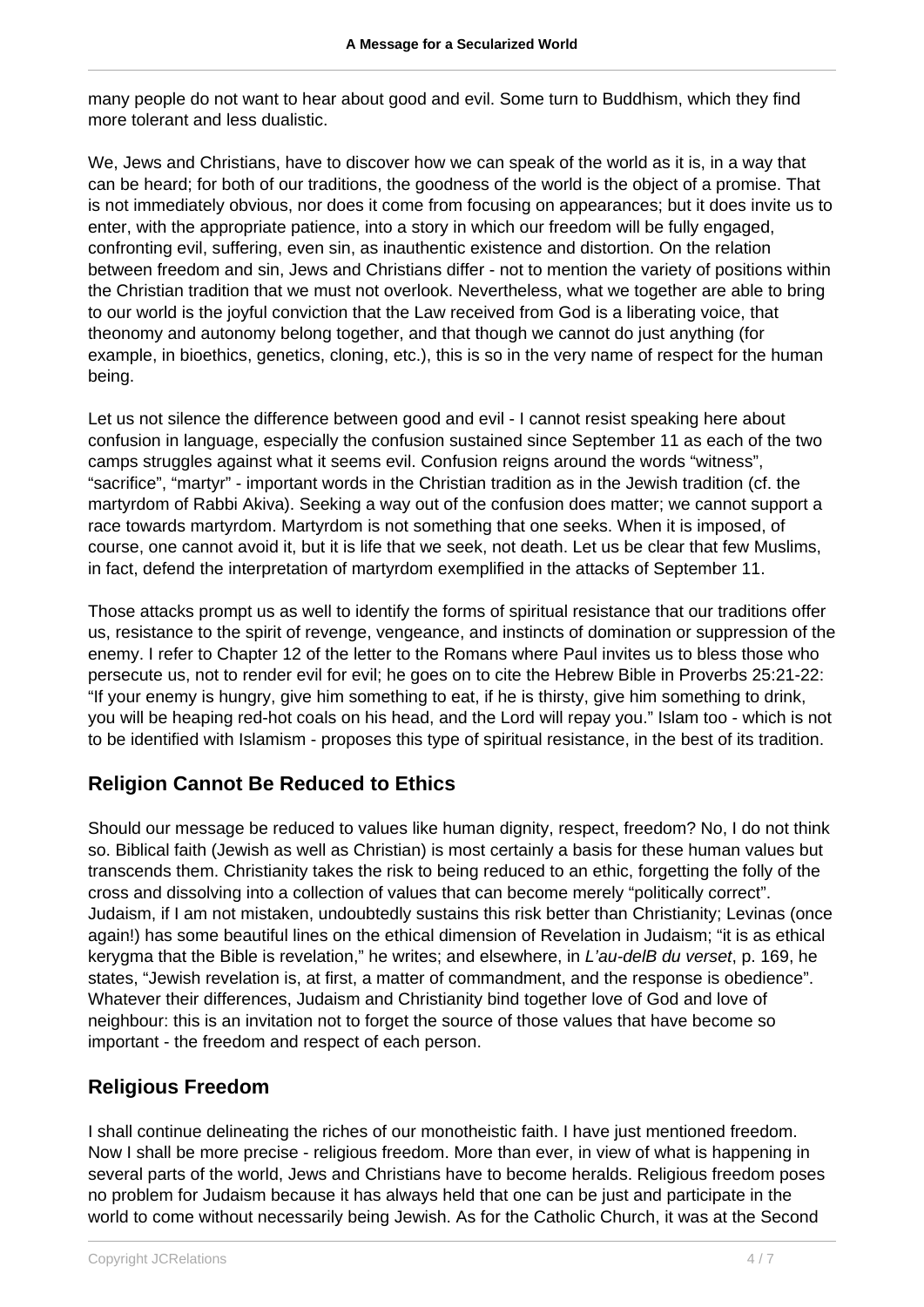Vatican Council that the Church fully recognized religious freedom, basing it on revelation: God has created the human being free, and God expects from us a free and willing response; also, Christ himself, meek and humble of heart, has patiently attracted and invited disciples. I cannot emphasize too much the importance of religious freedom in our world, where, in so many places, people are deprived of freedom; freedom creates among human beings, a style of communication appropriate to the revelation of the God who in the Exodus is committed to our liberation.

#### **God Opens for Us a Future**

Remembering the wonderful works of God in the Exodus opens for us a future. With this, I come to another dimension of our monotheistic faith: its relation to time. Biblical time is rooted in memory and is oriented to hope. The historian Shmuel Trigano writes that "Hope is without any doubt the most precious treasure that Israel has brought to humanity." This is neither the Greek sense of destiny nor eastern rebirth. Now, in new forms adapted to our post-modern modernity, destiny reappears, under the guise of interest in astrology and clairvoyants; the Buddhist theories of samsara and of rebirths are thriving, though not always in forms faithful to the authentic spirit of Buddhism; when all is said and done, many westerners view reincarnation as the somewhat pleasant possibility of living several lives. What is so alarming about that? The future is at a standstill, the future is no longer what it was. The ideology of progress has been derailed, the major political or religious ideals no longer mobilize people as they did previously, at least in the West; a certain precariousness, due to a whole collection of social and economic factors, marks our societies. The capacity to imagine the future is weakened; the future appears indecipherable, and what is more, ordinary citizens have the feeling that most of the important decisions elude them.

I would also like to mention technological time which computerization of the world reduces a little more each day. The new means of communication keep us living in "real time", in the present. The present moment and its urgency seem to take all our attention. How can we do justice to the patience and the slow pace of maturing which human growth requires? Many young people whom I know live in the present, responding to the enticements of the moment, but with no conception of planning nor the least desire to reflect on the course of history. Is time still going somewhere? What has become of hope? Jewish faith, like Christian faith, tells us that the transcendent God has taken the initiative to reveal Godself and to come to us. In this perspective, this world does not have the last word; we are sustained by a hope that comes from the future and that orients us towards the future. This hope has its source in God. It gives us the strength to maintain confidence even in the midst of difficulties, because God is The One Who Comes. In societies that begin to look like huge insurance companies, it is incumbent upon us to give the courage of hope, a taste for risk, and the desire not merely to accommodate to the present but to transform it.

The way the Bible sees human time leads us also to say that we have only one life: it is in this life that we must love the Lord our God and love our neighbour. There is urgency in this call to personal responsibility: we do not have recourse to a series of rebirths that would lessen the weight of our karma. Here I am alluding to the essential anthropological difference between the vision of the world in biblical revelation and the vision of the world in Hinduism and Buddhism. While respecting the various world cultures, we cannot simply say nothing about the infinite value of human life - unique, fragile, vulnerable - which we are incapable of prolonging beyond death or of duplicating through genetic manipulation.

Life - unique, fragile, vulnerable. The body - unique, fragile, vulnerable. Biblical tradition has much to say about the body. The originality of the Bible, which is of interest to all of us and in which we want to interest others, can be seen in the quality of attention that the Bible gives to the body: neither despised nor sacralized, the body is the locus of the covenant, not only the locus of sexual relations but, also, of meeting and of genuine relating. The nuptial metaphor, the union of man and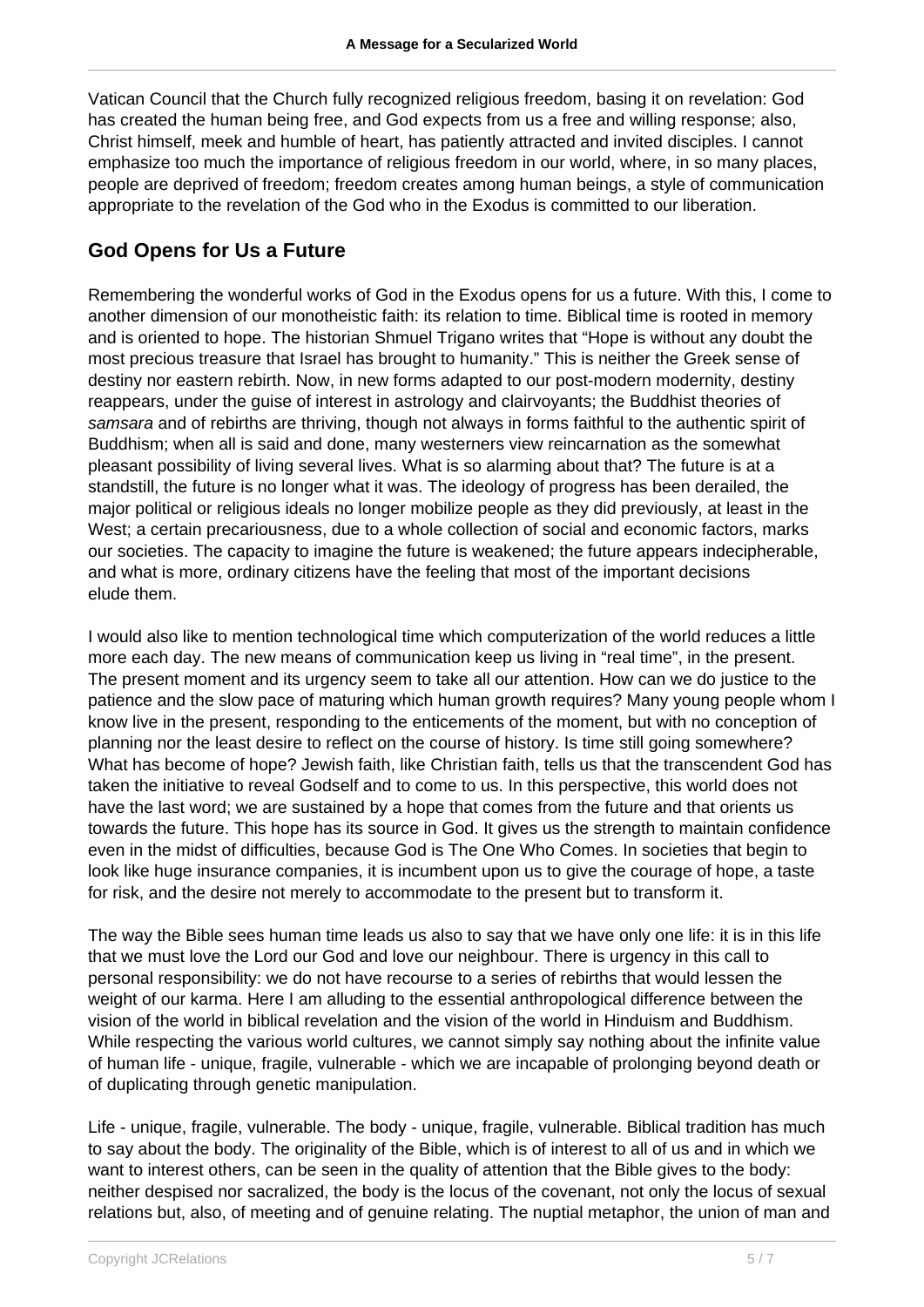woman, is employed by the prophet Hosea to recall God's covenant with the people. Certainly, Christianity, in the course of its history, insisted on the ambiguous character of human sexuality: called to become a sign of the gift of self and of presence to the other, it can also slip into egoistic enjoyment or violence. Judaism is, undoubtedly, less distrusting of the ambivalent dimension of sexuality, even though it has a considerable number of legal prescriptions concerning sexual relations. Jews and Christians have, in common, belief in the resurrection of the dead, and the commitment to make the body a locus of relation with the other, and with The Other.

Even in its fragility, the human body expresses the irreplaceable presence of each person. The Jewish-Christian tradition undoubtedly attributes greater value to the body than do other traditions. There is value in recalling this in a world where the body is often deprived of its own reality. Advertisements make much of the body in terms of health, beauty, comfort, pleasure, well-being. But is this, indeed, a matter of the real body or of an ideal, imaginary body that is a stranger to ageing or fatigue or suffering? Similarly, the new media of communication risk downplaying the meaning of bodily presence. In a world influenced increasingly by the virtual, many young people seek to rediscover their bodies by means of piercings, with a little piece of metal implanted in the navel or the lip or the eyelid. Together Jews and Christians have to speak out about the infinite value of human life and of the body as created, received from the Creator.

#### **Living Human Relations in the Light of the Universal**

The various cultures of the world of which I have just been speaking are not only dispersed geographically, they also coexist in our societies where a great cultural and religious mix is characteristic, yet does not exclude identical patterns of logic. What can our monotheistic faith say in face of globalization? I will not enter into the debate for or against globalization. I will say simply that globalization, as influenced by neo-liberalism, threatens both the universal and the differentiated. Jean Baudrillard wrote in a French journal ("Le mondial et l'universel," Liberation, 18 mars, 1996): "Globalization and universality do not go together, rather they are exclusive of one another. Globalization is one of the techniques of the market-place, of tourism, and of the media of information. Universality is one of the values of human rights, freedoms, culture and democracy. Globalization seems irreversible, the universal seems more likely on the verge of disappearing."

However, the Bible teaches us what the universal is and what differentiation is. Jews and Christians can work for the emergence of another type of globalization that neither imposes uniformity nor promotes domination by the strongest. Working together like this can help us to go beyond a stereotype that is difficult to live with; namely, that the narrow particularism of Israel would fortunately be followed by the openness of the Church to all humanity.

A more careful reading of the Bible shows us that the universal dimension is already present in the First Testament; it would take too long to demonstrate that here. In the same vein, Jesus of Nazareth has the capacity to admire the faith of others, whoever they are, and to give thanks for the gift of God wherever he finds it. He rightly recognizes the faith of the Canaanite woman and grants what she asks in proportion to her trust. His death and resurrection were understood, by his disciples who were witnesses, as opening the door of the covenant to pagans.

The biblical universal is not in the order of uniform geographic extension, but of the joyful encounter among particularities. Jews and Christians are to witness to this. On the Christian side, historically, mission has often taken on imperialistic traits, and missionaries have forgotten that their western culture was only one culture among others, and not the only one worthy of embodying the Gospel. On the Jewish side, Judaism has not always honored the universal dimension that is intrinsic to it: the traumas of history have often led it to close in on itself, preoccupied with its own survival. How can one avoid the two dangers of reconstituting a ghetto or of being sucked into assimilation. The question remains relevant. The universal, as the encounter